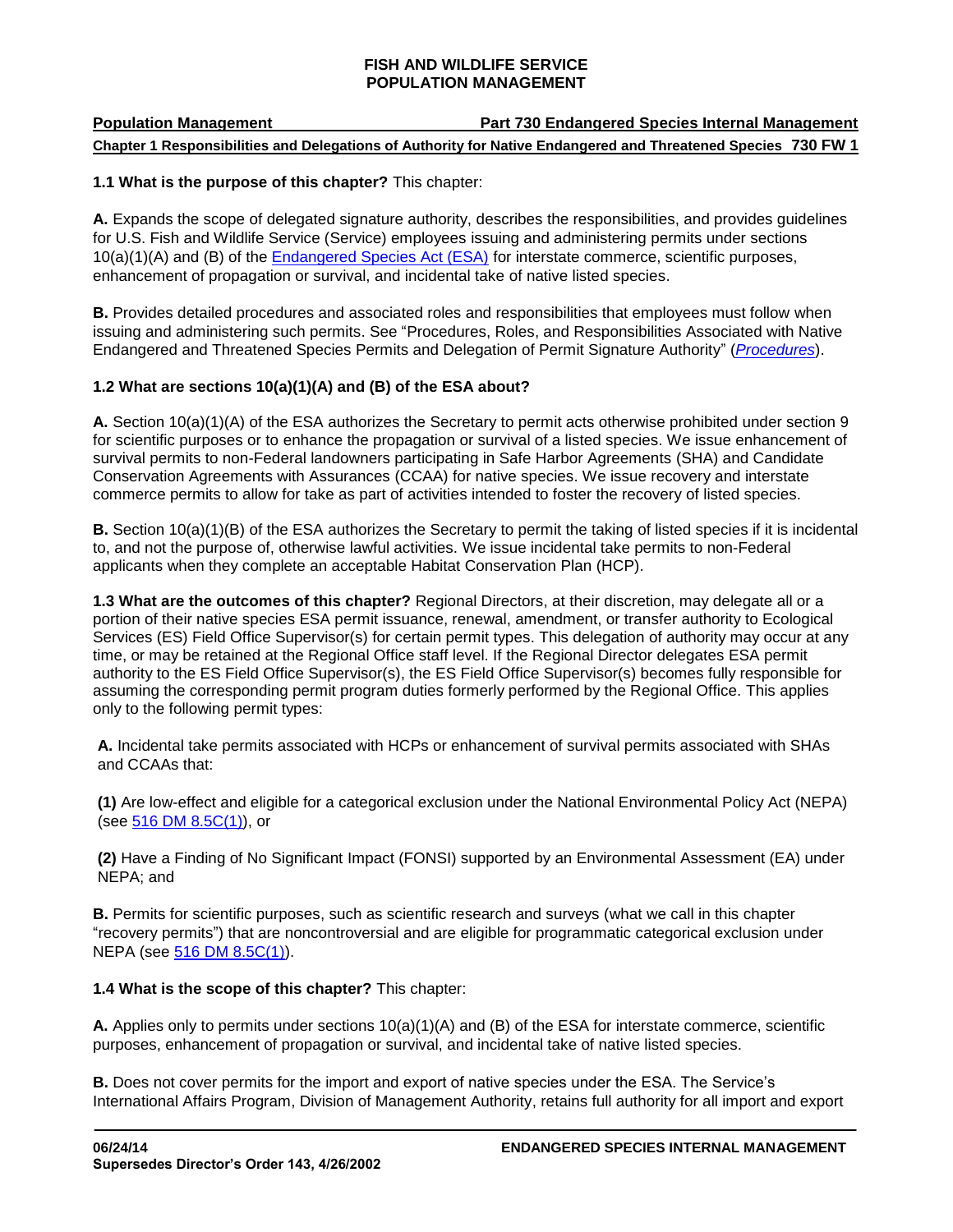# **Population Management Part 730 Endangered Species Internal Management Chapter 1 Responsibilities and Delegations of Authority for Native Endangered and Threatened Species 730 FW 1**

permits under the ESA.

# **1.5 What are the authorities for this chapter?**

**A.** ESA, as amended [\(16 U.S.C. 1531,](http://uscode.house.gov/search/criteria.shtml) *et seq*.).

**B.** General Provisions and Permit Procedures for Taking, Possession, Transportation, Sale, Purchase, Barter, Exportation, and Importation of Wildlife and Plants, and Endangered and Threatened Wildlife and Plants [\(50](http://www.ecfr.gov/)  [CFR Parts 10, 13, and 17\)](http://www.ecfr.gov/).

# **1.6 Who is responsible for the native species permit program under ESA?**

**A. The Director** is responsible for ensuring there is adequate policy in place to achieve the goals of the ES program.

**B. The Assistant Director – Ecological Services** through the **Chief, Division of Environmental Review** or **Chief, Division of Restoration and Recovery** is responsible for:

**(1)** Overseeing Servicewide conduct and administration of the ESA permit program for native endangered, threatened, and candidate species, and

**(2)** Preparing this and other policy to ensure the permit program is managed efficiently and effectively.

# **C. Regional Directors**:

**(1)** May issue, renew, amend, transfer, deny, suspend, or revoke all ESA permits for native species in accordance with [50 CFR Parts 13 and 17.](http://www.ecfr.gov/)

**(2)** May delegate all or portions of this ESA permit authority to the Assistant Regional Director – Ecological Services.

**(3)** At their discretion, may delegate, amend, or terminate all or portions of the ESA permit signature authority to ES Field Office Supervisors for permit issuance, renewals, amendments, or transfers for the permit types described [in sections 1.3A and B](#page-0-0) (provided that the Field Office adequately fulfills the roles and responsibilities in our *Procedures* document).

**(4)** May **not** delegate signature authority below the Assistant Regional Director – Ecological Services for:

**(a)** Incidental take permits associated with HCPs, and enhancement of survival permits associated with SHAs and CCAAs that:

**(i)** Are not low-effect or eligible for categorical exclusion under NEPA,

**(ii)** Do not have a FONSI supported by an EA under NEPA, or

**(iii)** Are the subject of an Environmental Impact Statement and a Record of Decision under NEPA;

**(b)** All interstate commerce permits, and recovery permits that are not eligible for categorical exclusion under NEPA or are considered controversial (including, but not limited to, any action involving a permit denial, suspension, or revocation and all objections, requests for reconsideration, and appeals of such actions); and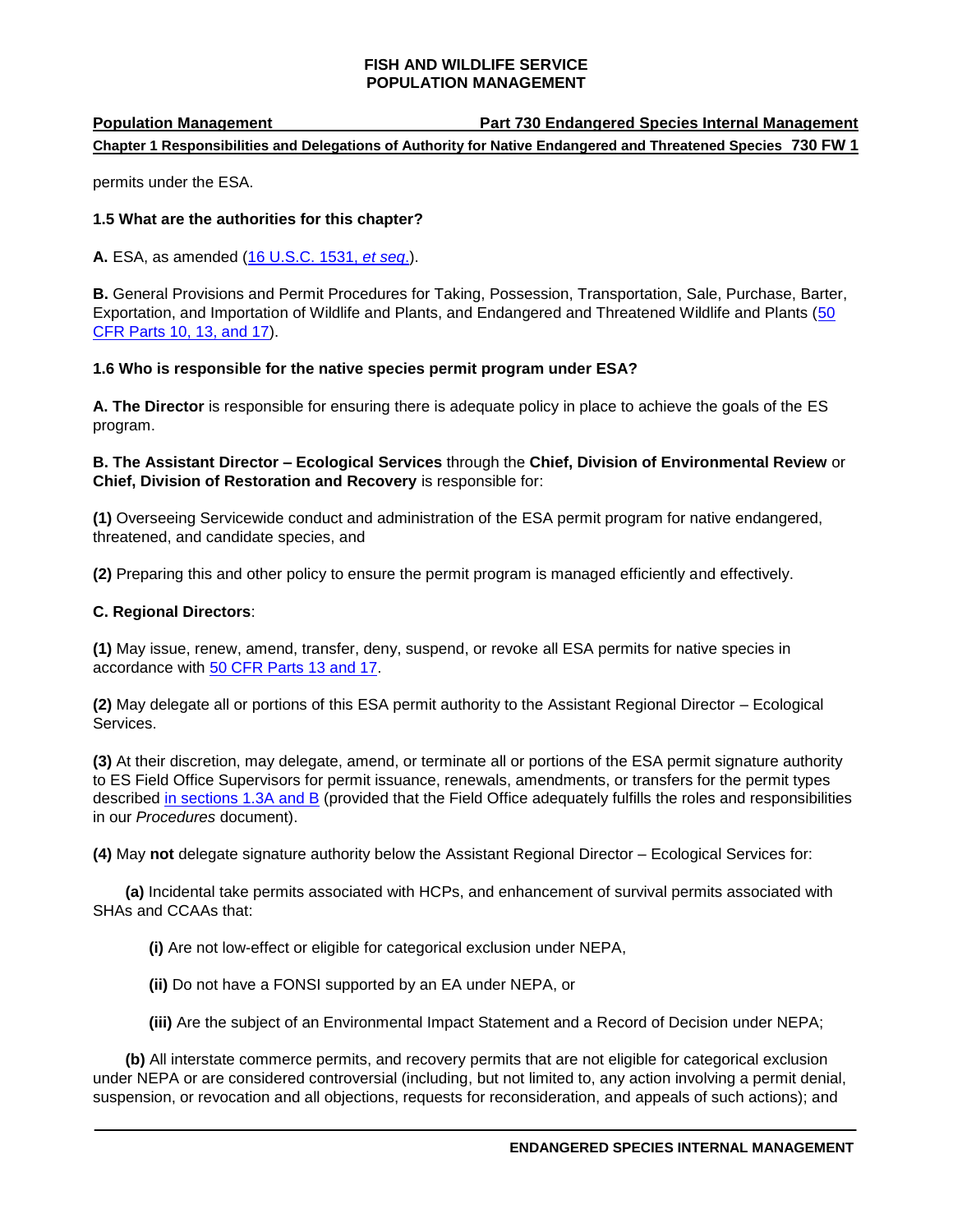| <b>Population Management</b> | <b>Part 730 Endangered Species Internal Management</b>                                                        |
|------------------------------|---------------------------------------------------------------------------------------------------------------|
|                              | Chapter 1 Responsibilities and Delegations of Authority for Native Endangered and Threatened Species 730 FW 1 |

**(c)** Any action involving a denial, suspension, or revocation (and all objections, requests for reconsideration, and appeals of such actions), regardless of whether the Regional Office or the Field Office signed the permit.

**(5)** Take final administrative actions on all ESA permit denials, suspensions, or revocations (and all objections, requests for reconsideration, and appeals of such actions for native species) submitted in accordance with [50](http://www.ecfr.gov/)  [CFR 13.](http://www.ecfr.gov/)

**D. Assistant Regional Directors – Ecological Services** may further delegate their signature authority to issue, renew, amend, transfer, deny, suspend, or revoke permits, including recovery subpermits issued under the Regional Director's blanket permit, to the Regional Chief – Endangered Species as described above.

**E. Regional Chiefs – Endangered Species** may not further delegate their signature authority to issue, renew, amend, transfer, deny, suspend, or revoke permits.

**F. ES Field Office Supervisors** may not further delegate their signature authority to issue, renew, amend, transfer, deny, suspend, or revoke permits.

# **1.7 What happens if the Regional Director delegates permit signature authority to the ES Field Office Supervisor?**

**A.** The Regional Director must provide written notification of the delegation to the following Service staff/offices:

**(1)** All Regional Directors;

**(2)** All Assistant Regional Directors – Ecological Services;

**(3)** The Assistant Directors for Ecological Services, Migratory Birds, and International Affairs, and the Chief – Office of Law Enforcement; and

**(4)** The Division of Policy and Directives Management's *Federal Register* Liaison.

**B.** They must also develop and implement Regionwide guidance to:

**(1)** Address the shift in roles, responsibilities, and expectations for internal coordination involving other Field and Regional Offices; and

**(2)** Ensure that the Region's application of regulations, policy, and guidance for these programs is consistent with national policy, the Service's other permit programs, and the *[Procedures](http://www.fws.gov/policy/hbindex.cfm)* document.

**1.8 What is involved in issuing and administering native endangered and threatened species permits?** For all native endangered and threatened species permits, the Assistant Director – Ecological Services and Regional Directors (and, when they have the delegated authority, Assistant Regional Directors – Ecological Services, Regional Chiefs – Endangered Species, and ES Field Office Supervisors) must:

**A.** Provide advice to potential permit applicants on application requirements and permit issuance criteria.

**B.** Receive and process permit applications in accordance with [50 CFR 13 and 17.](http://www.ecfr.gov/) Ensure that we collect and deposit application processing fees as required in [261 FW 1](http://www.fws.gov/policy/261fw1.html) and [263 FW 2](http://www.fws.gov/policy/263fw2.html) (the Regional Office retains authority for this task).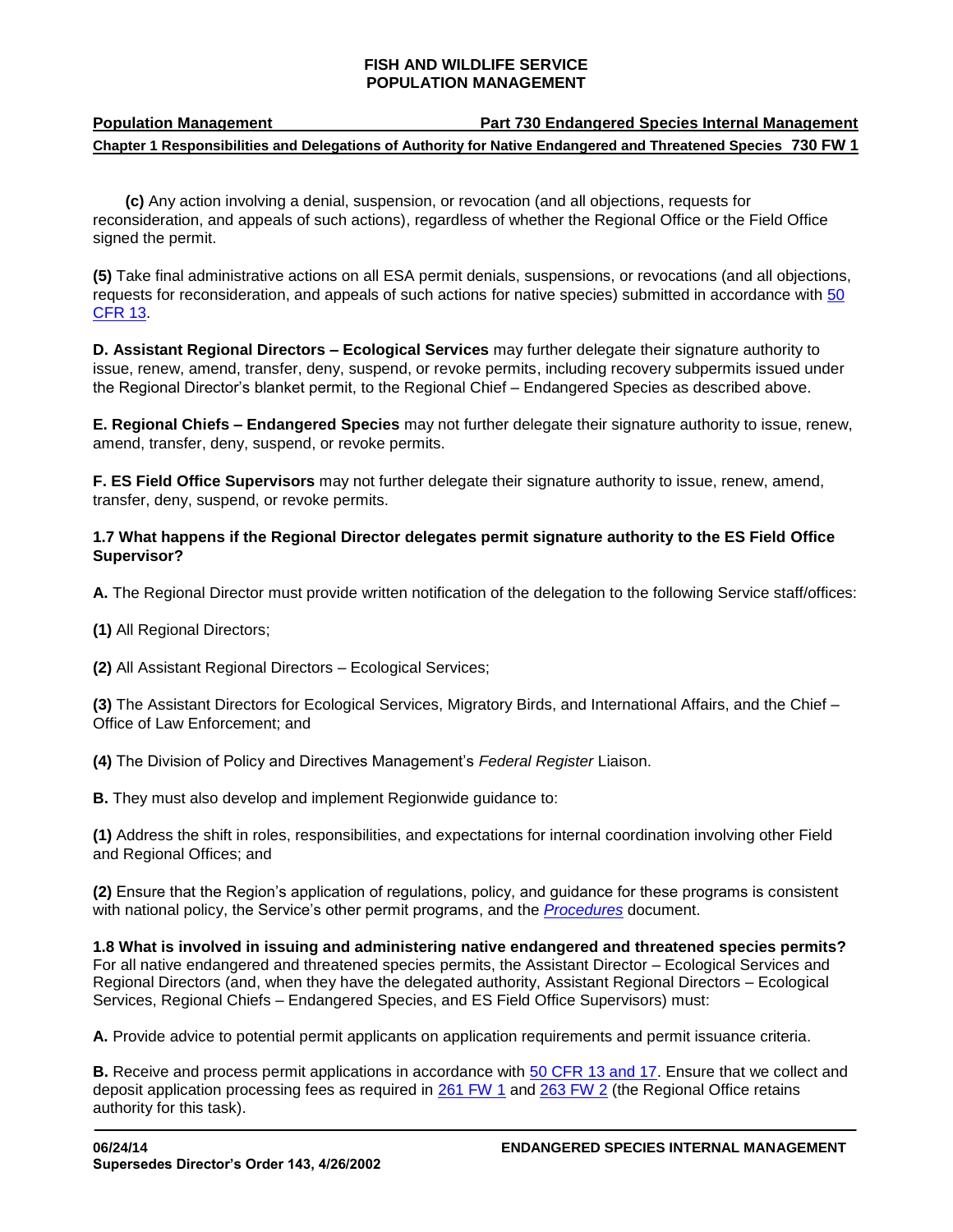# **Population Management Part 730 Endangered Species Internal Management Chapter 1 Responsibilities and Delegations of Authority for Native Endangered and Threatened Species 730 FW 1**

**C.** Publish in the *Federal Register* a notice of:

**(1)** Receipt of each endangered and threatened wildlife species permit application for issuance, significant amendment, or renewal of a permit for incidental take associated with an HCP, and for enhancement of survival permits associated with SHAs and CCAAs, for public review and comment.

**(2)** Receipt of each endangered wildlife species recovery and interstate commerce permit application (which may include requests for a significant permit amendment or permit renewal), for public review and comment.

**(3)** Any emergency waivers of the public comment period for an endangered species recovery permit application within 10 days following the issuance of a permit.

**(4)** All enhancement of survival permits issued that are associated with SHAs and CCAAs (publish at least annually).

**(5)** All recovery permits issued (publish at least annually).

**D.** Ensure that the activities the permit covers are in compliance with applicable laws, including, but not limited to, those in Table 1-1.

| Table 1-1: Ensure permit compliance with the following applicable laws |                                        |
|------------------------------------------------------------------------|----------------------------------------|
| • Section 7 of the ESA                                                 | • Convention on International Trade in |
| $\bullet$ NFPA                                                         | <b>Endangered Species</b>              |
| • Bald and Golden Eagle                                                | • Marine Mammal Protection Act         |
| <b>Protection Act</b>                                                  | • Paperwork Reduction Act              |
| • Migratory Bird Treaty Act                                            | • Privacy Act                          |
|                                                                        | • National Historic Preservation Act   |

**E.** Ensure that the administrative record clearly explains and documents the evaluation and decision on the permit application.

**F.** Only issue a permit after ensuring that:

**(1)** The associated documents are statutorily complete and the applicant is eligible using the criteria in [50 CFR](http://www.ecfr.gov/)  [13.21\(c\),](http://www.ecfr.gov/) and

**(2)** The permit meets the criteria found in section 10(d) of the ESA and in appropriate portions of [50 CFR 13](http://www.ecfr.gov/)  [and 17.](http://www.ecfr.gov/)

**G.** For subpermits, ensure the Regional blanket permit reflects to whom the Regional Director has delegated the authority. The Assistant Regional Director – Ecological Services may further delegate the authority for recovery subpermits to the Regional Chief – Endangered Species, but the Regional Chief may not further delegate this authority. For recovery subpermits issued under the blanket permit, ensure that the permits:

**(1)** Are issued only for activities that are noncontroversial, are eligible for categorical exclusion under NEPA, and are clearly identified in a Service document or a program directive as necessary for species recovery or to satisfy information needs for NEPA compliance on Service projects,

**(2)** Include conditions so the holder may not designate individuals as additional subpermittees who are not in the subpermit, and